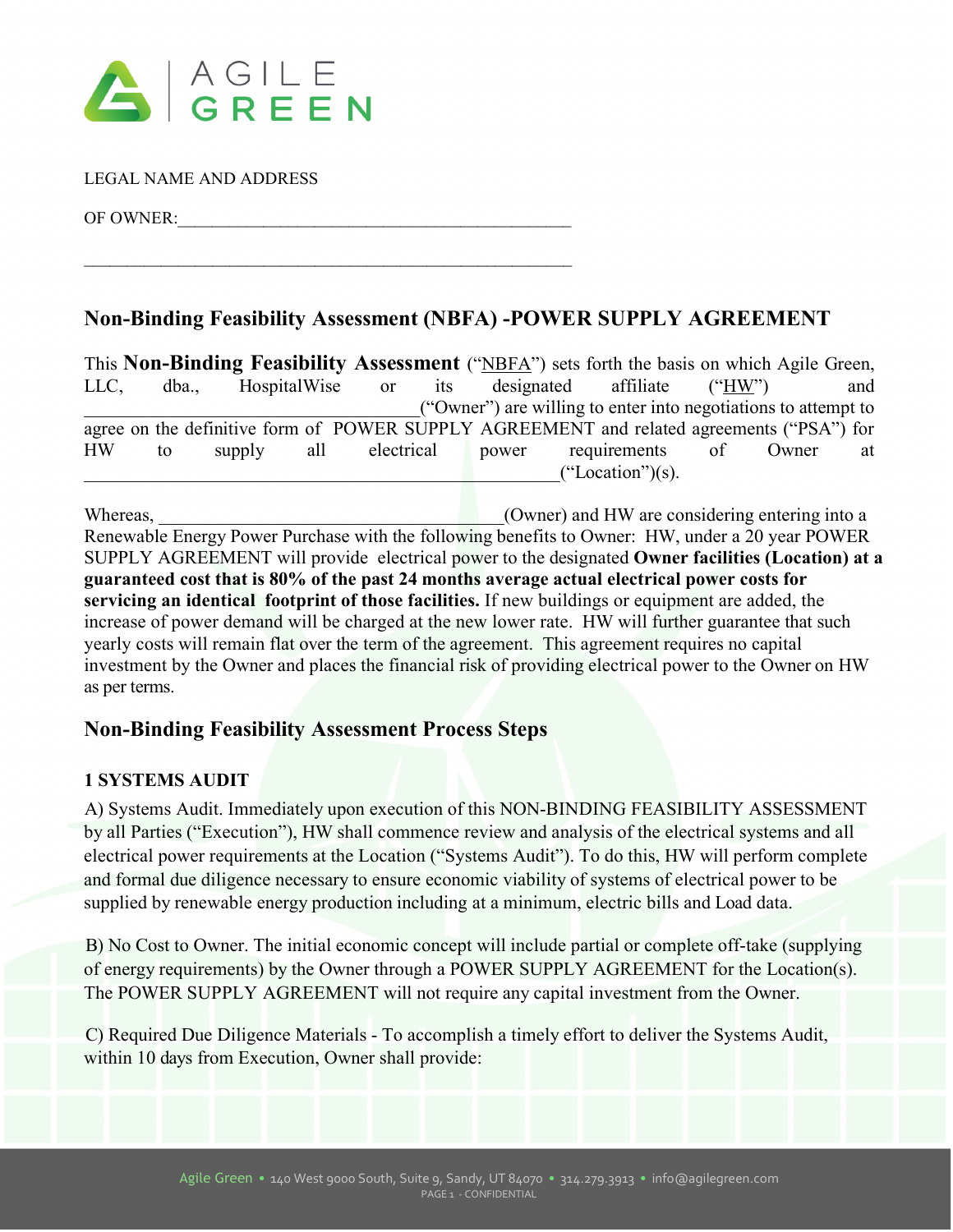

**ALL BILLINGS AND PAYMENTS MADE OWNER FOR ELECTRICAL POWER AT THE LOCATION FOR THE PAST 24 CONSECUTIVE MONTHS OF ACTUAL ENERGY BILLS, WHETHER FROM THE ELECTRICAL GRID OR SELF-GENERATED AND ANY OTHER SUPPLEMENTAL DOCUMENTATION FROM UTILITY. IF OWNER IS NOT ABLE TO OBTAIN NECESSARY DILLIGENCE INFOMATION WITHIN THE 10 DAY TIME FRAME, THIS SIGNED DOCUMENT BECOMES THE FORMAL L E GAL AUTHORIZATION ALLOWING HW TO OBTAIN OWNER'S ENERGY CONSUMPTION INFORMATION DIRECTLY FROM THE APPLICABLE**  UTILITIES ON BEHALF OF **THE CONDUCT ON SECTION** (OWNER).

a) All agreements or documents evidencing the current arrangements and/or terms for the supply of any and all types of electrical power currently used or to be used in the future at the Location.

**D) CONFIDENTIALITY: THE PARTIES AGREE THAT THIS NON-BINDING FEASIBILITY ASSESSMENT, AND ALL DISCUSSIONS AND NEGOTIATIONS BETWEEN THE PARTIES PURSUANT TO THIS NON-BINDING FEASIBILITY ASSESSMENT SHALL REMAIN CONFIDENTIAL. THIS SECTION SHALL SURVIVE THE TERMINATION OF THIS NON-BINDING FEASIBILITY ASSESSMENT UNTIL THE THIRD ANNIVERSARY OF SUCH TERMINATION**

### **2 GOOD FAITH NEGOTIATION OF POWER SUPPLY AGREEMENT**

## **IF HW DETERMINES THAT A POWER SUPPLY AGREEMENT IS FEASIBLE AT THE LOCATION(S) THE PARTIES AGREE TO WORK IN GOOD FAITH TO DILIGENTLY NEGOTIATE AND ENTER INTO A FORMAL POWER SUPPLY AGREEMENT FOR THE LOCATION AND OTHER RELATED DEFINITIVE DOCUMENTS AND AGREEMENTS IN ORDER TO CLOSE THE TRANSACTION.**

- a) Negotiation Period: This Non-Binding Feasibility Assessment shall remain in effect during the period (the "Negotiation Period") from the date this Letter is countersigned and delivered by Owner (as set forth below) until the earliest to occur of: (i) HW sending a notice declining to enter into a POWER SUPPLY AGREEMENT, (ii) the execution and delivery of the POWER SUPPLY AGREEMENT by the parties, (ii) the execution and delivery of an agreement by the parties to terminate this Non-Binding Feasibility Assessment, and (iv) the failure of the parties to agree on the terms of a POWER SUPPLY AGREEMENT by (insert outside date) suggest 90 days from the execution of NON-BINDING FEASIBILITY ASSESSMENT. If the parties do not enter into the POWER SUPPLY AGREEMENT prior to the expiration of the Negotiation Period, this Non-Binding Feasibility Assessment shall terminate automatically upon the expiration of the Negotiation Period, with no further action by the parties.
- b) Exclusivity. Owner agrees that during the Negotiation Period neither Owner, nor any of its affiliates or other related entities or persons or any person acting for or on behalf of any of the foregoing persons or entities, will directly or indirectly solicit, pursue, negotiate, work or consult, circumvent each other or attempt to do a POWER SUPPLY AGREEMENT, Solar Concession Agreement or any similar